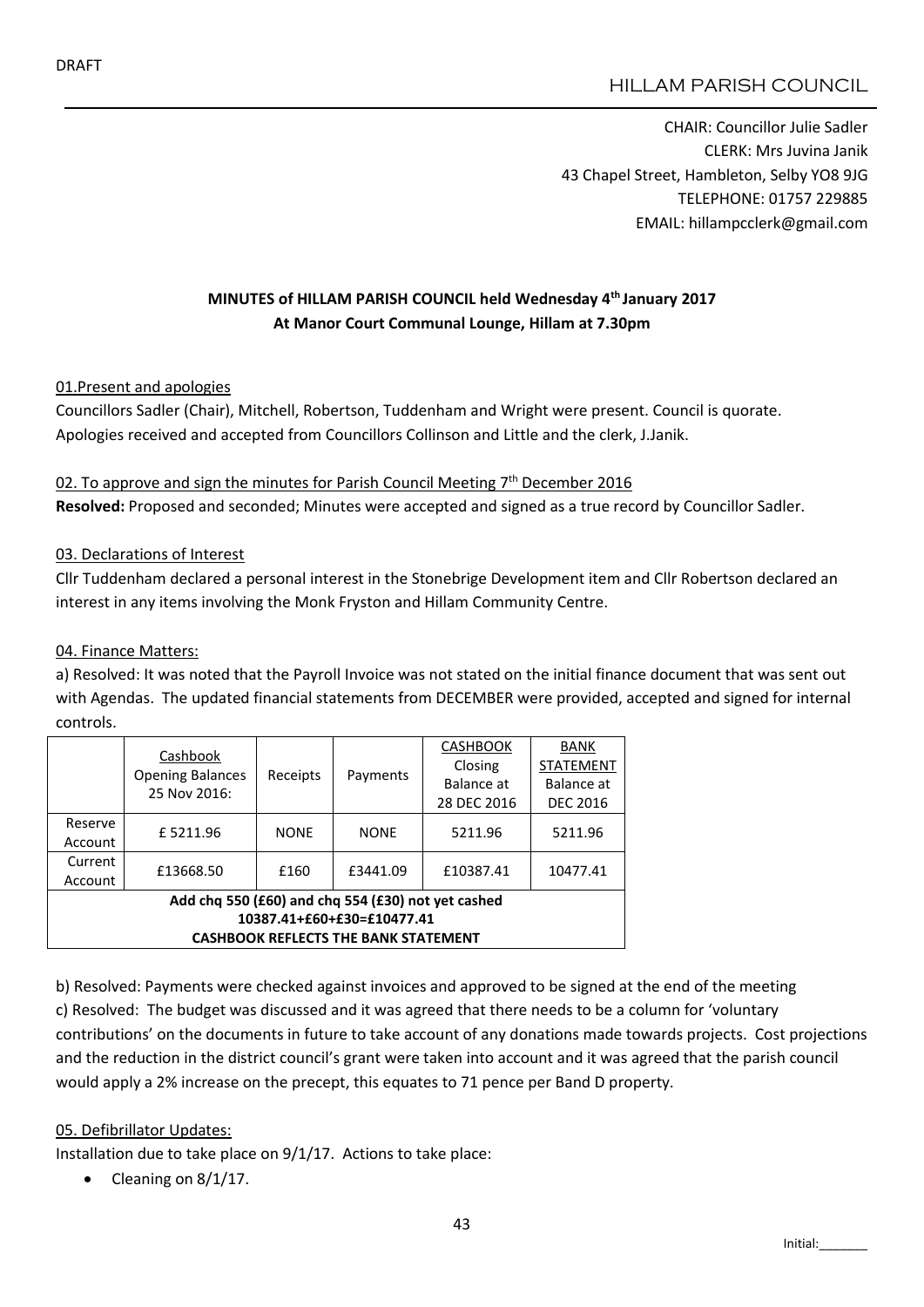## DRAFT

Confirm volunteers to carry out the weekly Defibrillator check including machine and battery and report condition using the Webnos system.

Clerk to organise the training seminar with CHT at MF&HCC, one weekday evening.

Invite school, football and cricket teams, pub and community centre plus those taking activities there.

Possible Junior First Aid training via Monk Fryston Education Foundation: "How to use the Defibrillator".

VETS scheme – need map of village, volunteers via Hillam News & flyers, councillors to distribute flyers.

### 06. Time Capsule:

Items received from school, all other items to be brought to the next meeting.

#### 07. Discuss the request for a donation to the Grass Cutting undertaken by the Community Centre

Resolved: Cllr Robertson to request an invoice and it was agreed the parish council will pay 50% of the invoice for 7 cuts.

### 08. Discuss the proposal by Road Lighting regarding attaching numbers as they carry out the service on each of the parish lamps

Resolved: to go ahead with the condition survey but not to have NYCC apply the numbers to the lights as reporting the columns appears to be working, a bigger problem is the time it takes to have a repair carried out after reporting a fault. Cllr Sadler to contact District Councillor Pearson regarding this issue and also Road Signage and Gritting. The following lamps have been reported recently as not working: 1, 20 (in process due to new parts being ordered), Austfield Cottage, 17, 25, 33, 13, 14.

## 09. Discuss potential of a Fitness Trail

Topic was discussed at Community Association meeting also, to set up a fitness trail that spans across the villages. Resolved: Cllr Robertson to approach Community Association to take the lead on the project, Hillam parish council would support. Clerk to find out if the Angling Club have responsibility for the triangular piece of land next to the pond.

#### 10. Village Maintenance

Streetlighting covered previously, agenda item 8. Moss removal around Rose Lea Close now urgent – clerk to chase Village Meeting attended by Cllr Wright Austfield Lane: way marker needed to denote a footpath – clerk to contact NYCC

#### 11. Planning

OBSERVATIONS FROM HILLAM PARISH COUNCIL in regards to planning application FIEL/2015/1033/FUL Stonebridge development of land off Main Street, Hillam:

- 1. Comments with regards to the original plans still stand for these amended plans
- 2. The drainage easement as noted by Stonebridge was noted as a sewerage pipe (and is on a plan by Redrow as such) and on historic plans as a 6inch foul sewer, will this be upgraded to ensure it is adequate for the new development?
- 3. Hedging would be preferable to fencing when bordering the development and properties
- 4. Can the Help to buy scheme be employed to give local people more chance of purchasing
- 5. Why have trees been removed these should be replaced within the development
- 6. The more affordable homes should be mixed within the development, not all in one place
- 7. Retain original walls as much as possible, they are a feature characteristic of the village
- 8. Visibility at the road junction needs to be considered parish council have concerns about road users having enough visibility to get out safely